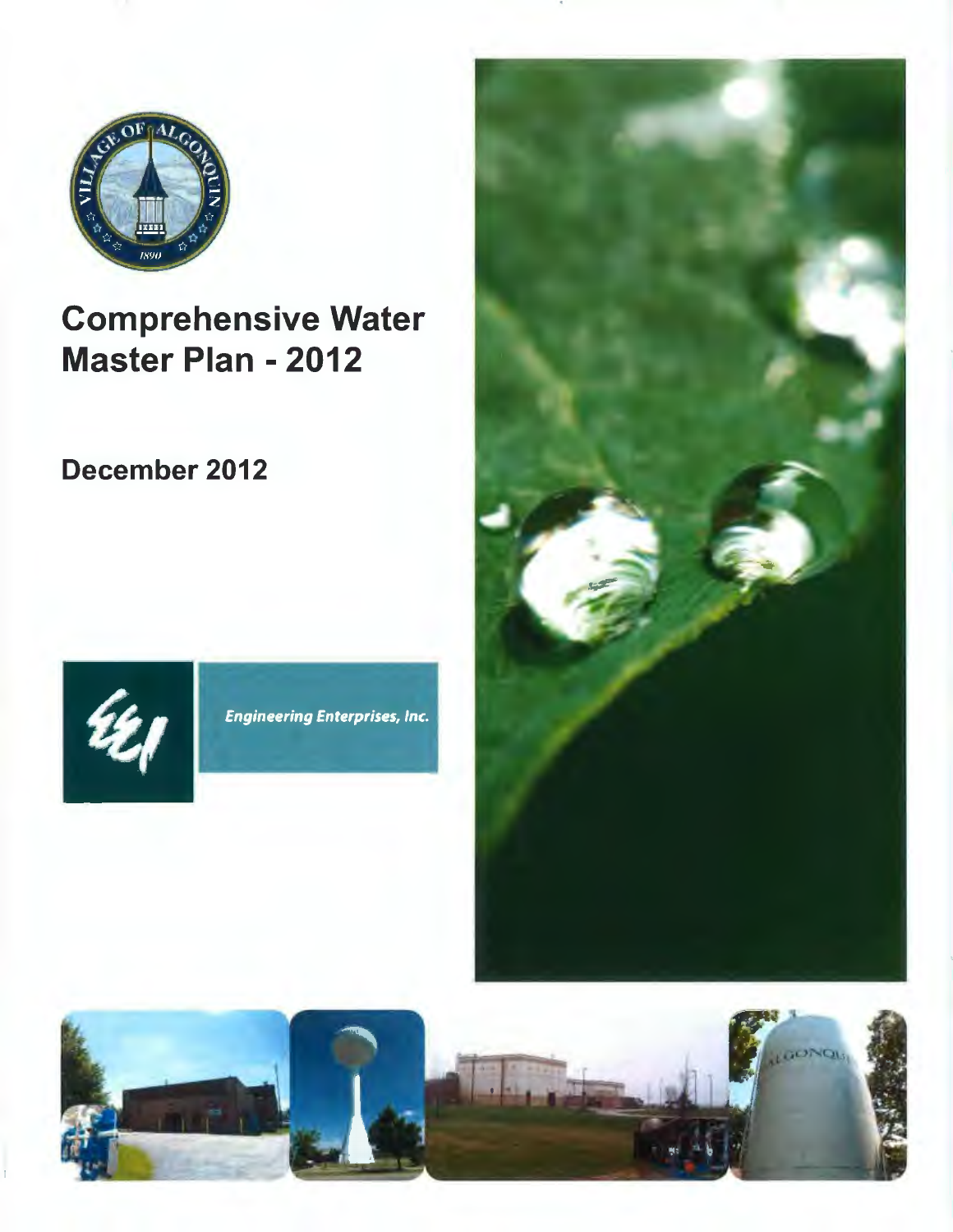

# **EXECUTIVE SUMMARY**

The Village of Algonquin continues to be a vibrant and thriving community. The maturation of the community is visible in the amount of growth the Village has seen in the first decade of the 21<sup>st</sup> century and also in the progressive policies the Village Board has supported over that same time period. When the growth returns, it is clear the many positive attributes of the Village, including the Village's infrastructure, will provide a solid foundation for future growth potential. One component of the Village's infrastructure that is clearly an asset to the community is its Water Works System.

Regional population projections suggest Northeastern Illinois (11 county region of Cook, Lake, DuPage, Will, Kane, Kendall, McHenry, Dekalb, Boone, Kankakee and Grundy) may add as many as 4,000,000 new residents to the region by 2050. With this increase in growth, there will be additional demand on the region's water resources. Regional water planning by the Chicago Metropolitan Agency For Planning (CMAP) led Regional Water Supply Planning Group (RWSPG) have quantified the water supply and demand relationship throughout the region, and have concluded water conservation is necessary to provide for a sustainable region. Through its commitment for a sustainable community from not only an economic, but also an environmental perspective, the Village of Algonquin supports the recommendations of the RWSPG.

Even though the growth within the Village of Algonquin has stalled for a couple years, the regional growth projections suggest growth within the region will reemerge. That being said, periods of slowdown often provide excellent opportunities to plan for the future. With this lull in development, the Village Staff and Village Board wisely decided it was an ideal time to reevaluate the long term expansion of the Water Works System. Therefore, the Village embarked on completing this Comprehensive Water Master Plan. The main goal of this Comprehensive Water Master Plan is to provide planning to maintain a sustainable cost-efficient Water Works System for current and projected water uses. This Master Plan not only evaluates system expansion utilizing business as usual water use trends, referred to as Current Trends (CT) water use demands, but also evaluates the RWSPG's water conservation recommendations to define practical reductions in projected water demands. As one of the early leaders in the area, the Village of Algonquin first focused its water conservation efforts with the development of the Water Conservation Plan in 2003. It is clear that the community has responded to this plan and peak and average day water demands have decreased. However, this report will explore the potential of additional water conservation efforts and then calculate the capital cost savings these additional efforts can achieve. The future water demands that include water conservation strategies are defined as the Less Resource Intensive (LRI) water use projections. The Master Plan also evaluates system expansion utilizing the LRI projections, and finally identifies the capital cost savings the Village would realize with a further commitment to water conservation.

The Comprehensive Water Master Plan is divided into six (6) sections. A summary of each of the sections follows.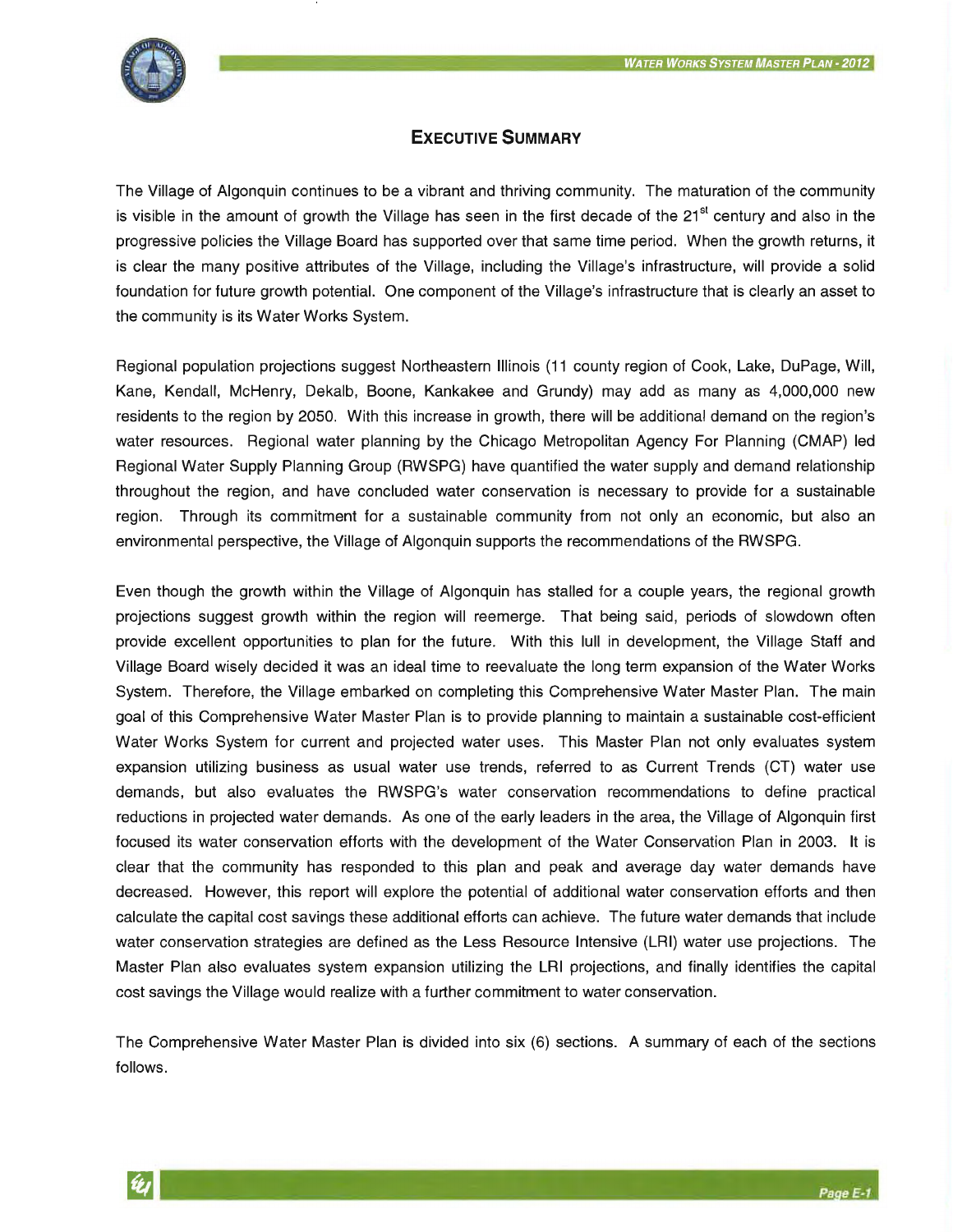

#### **Introduction**

The current Village corporate limits encompass about 12.39 square miles while the planning area outside of the corporate boundary adds another 3.35 square miles for a total of 15.74 square miles within the study area. The Village offers many opportunities for growth with a significant amount of undeveloped land mostly in the western portions of the study area and infill within the existing Village limits. These areas will one day provide homes to new Village residents, as well as, contribute to the local economy with new commercial, industrial and institutional land uses. Based on a Special Census completed in 2007, the Village's population was 30,482. The 2010 Census indicated the Village's population declined slightly to 30,046. The Village has established the year 2040 for the limits of this planning report. CMAP estimates the Village of Algonquin population at 51,656 people by 2040. This projection is consistent with the historical long term growth patterns in the Village and the amount of open space available for development.

#### **Existing Water Works System**

The Village of Algonquin began installing a public water supply in 1895. In the early years of the municipal Water Works System, the Village relied on mineral springs, an infiltration tile system, cisterns and a pump house to supply, store and distribute potable water to local residents. As Algonquin developed, the surface recharge to the springs was impacted and the amount of water available began to decline. Driven by regulations and relying on technological advances, the Village constructed Wells No. 5, 6, 7 and 11 in the localized shallow sand and gravel aquifer that was resourceful for the infiltration tile system for many years. The Village also built WTP No. 1 to treat the water from the wells. These improvements were all located east of the Fox River in the populated region of the Village at that time. With the westward growth, the Village completed shallow Wells No. 8 and 9 and deep Well No. 10 and constructed WTP No. 2 west of the Fox River. As the growth continued through mid-decade 2000, shallow Wells No. 13 and 15 along with WTP No. 3 were constructed on the far west developed region of the Village to provide the necessary potable water infrastructure that the growth commanded.

All of the shallow sand and gravel aquifer wells have measured iron concentrations that exceed the primary or secondary MCL and shallow Well No. 15 exceeds the secondary MCL for manganese. The remaining shallow wells, with the exception of Well No. 7, have an elevated amount of manganese that approaches the secondary MCL. All of the shallow wells have moderately high hardness with Wells No. 13 and 15 in the western service area having the highest reported hardness levels. Some of the shallow wells have elevated total dissolved solids with Wells No. 11 and 15 exceeding the secondary MCL. All of the wells, with the exception of Well No. 15, have background ammonia concentrations that appear to be somewhat elevated. As one might expect, deep Well No. 10 has measured concentrations of combined radium greater than the regulatory limit. Well No. 10 also has measured barium concentrations greater than the regulatory limit. The treatment systems used at WTP's No. 1, 2 and 3 are effective at removing ammonia, iron and manganese from the shallow wells and hardness, radium and barium from deep Well No. 10.

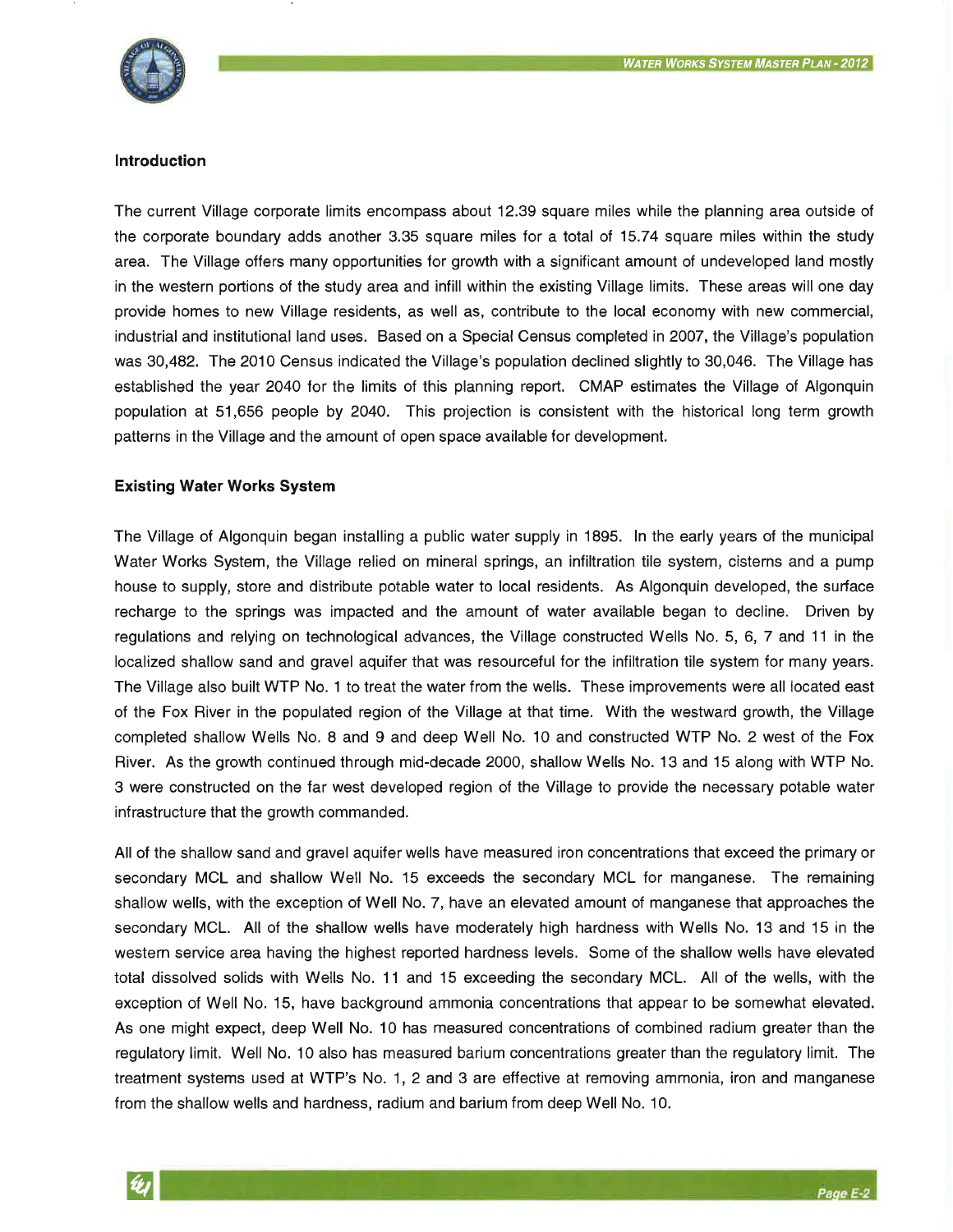

WTP's No. 1 and 2 use air stripping and media filtration with horizontal pressure vessels to remove hydrogen sulfide, iron and manganese impurities from the connected shallow raw water wells. WTP No. 2 also uses cation exchange to remove barium, radium and hardness from deep Well No. 10. WTP No. 3 uses air stripping and a low pressure immersed membrane system to remove hydrogen sulfide, iron and manganese impurities from the connected shallow raw water wells. An inventory and audit of each of the WTP's identified some potential deficiencies relating to preventative maintenance and operational control that should be addressed and therefore, will be included in the recommended improvements.

As of 2012, the Village operates and maintains eight shallow sand and gravel wells and one deep well that pump groundwater to three water treatment plants that distribute water to over 160 miles of water main and a combined 3.33 million gallons of elevated and ground water storage within six pressure zones. Seven booster pump stations assist with the transfer of water from a lower pressure zone to an adjacent higher pressure zone. The system provides potable water to approximately 30,000 people within the Village along with a host of other types of government/institution, commercial, and industrial consumers.

#### **Water Use**

The Village's water use from 2006 – 2010 was reviewed to identify recent water use trends for the Water Works System. The water supply and storage systems were assessed for adequacy using evaluation parameters that rate the strength of the supply and storage components. The evaluation concluded that the water supply test parameters were adequate and fairly stable over the period analyzed. However, Peak Hour Storage (the ability of the system to have sufficient storage to meet the peak hour demand for 4 hours without depleting storage more than 50 percent) fluctuated over the period and failed in years 2006, 2007 and 2009. These three years correlate with the highest annual maximum daily demand and the maximum day demand to average day demand (MDD:ADD) ratio throughout the period evaluated.

The system was evaluated for total projected CT and LRI water use with incremental P.E. increases to the year 2040 population projection of 51,656 (+21,610 P.E.). For the CT water use analysis, a water use per capita per day of 95 gallons, consistent with historical averages, was used to project the demand to 2040. The CT MOD and Maximum Hour Demand (MHD) for the planning period were established utilizing the historical MDD:ADD ratio of 1.75 and MHD:MDD ratio of 2.0. The evaluation concluded that Peak Hour Storage continues to fail with additional P.E. increases with an ultimate water storage capacity deficit of just over 2.5 million gallons by the end of the planning period. However, at P.E. increases over 5,000 P.E., Reliable Source Capacity (the ability of the system to supply the maximum day demand with all wells operating 12 hours per day) begins to fail, as well with an estimated water supply capacity deficit of 3,413 GPM by the end of the planning period.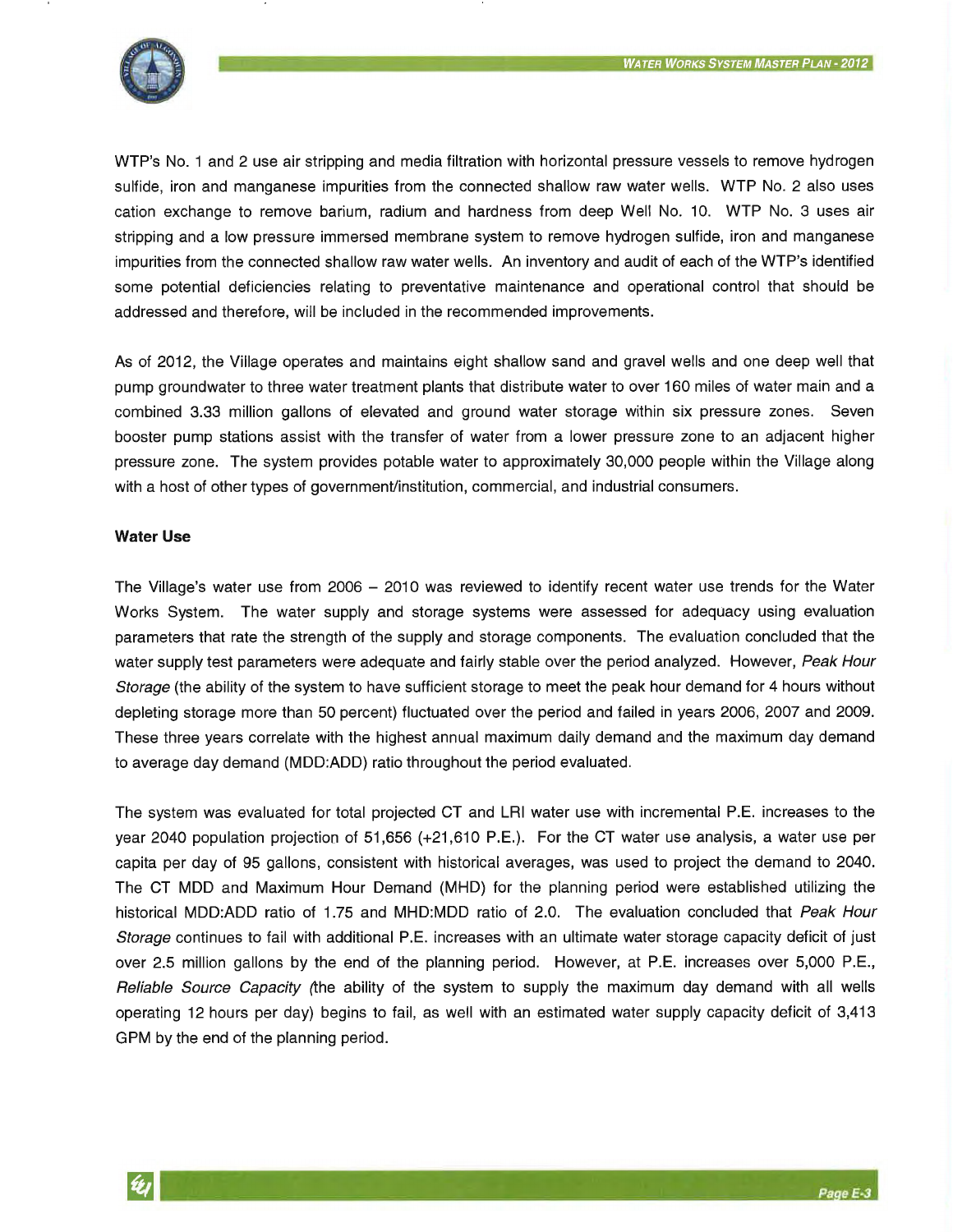

The Village of Algonquin is interested in understanding the potential reduction in future water use and corresponding capital improvements resulting from a LRI demand scenario. To define a reasonable LRI demand scenario, a systematic process was used to efficiently review available information, select relevant water conservation strategies, and calculate estimated savings. Following a review of the 13 water conservation measures recommended by the RWSPG and then a quantification of the amount of demand reduction applicable programs could reasonably provide for the Village of Algonquin, it was determined the projected water use per capita per day could be reduced by 15% to 81 gallons under the LRI demand projection.

Therefore, for the LRI projected water use analysis, a use per capita per day of 81 gallons per capita per day water use was used to project the demand to 2040. The LRI MDD and MHD for the planning period were established utilizing the historical MDD:ADD ratio of 1.75 and MHD:MDD ratio of 2.0. The evaluation concluded that while the Reliable Source Capacity and Peak Hour Storage continue to fail with additional P.E. increases, the water supply deficit is cut in half to 1,700 GPM under the LRI scenario and the water storage capacity deficit is reduced from 2.55 million gallons under the CT scenario to just over 1.7 million gallons under the LRI scenario by the end of the planning period.

## **Regulatory Review**

A comprehensive review of the existing and future regulations was conducted to determine the current and future regulatory status of the Water Works System. The Village of Algonquin's Water Works System is meeting all existing and near future regulations, and current system operation would meet the future regulations currently being contemplated.

### **Sustainable Source Water Assessment**

The four sources of water supply available to the Village were analyzed for their long term sustainability potential. Regional modeling has indicated that the projected water use under the Regional CT or More Resource Intensive (MRI) scenarios could cause concern with the long-term sustainability of the shallow sand and gravel aquifer in the Algonquin area. However, with the continued implementation of conservation efforts, the LRI scenario is much more promising and demonstrates a more sustainable use of shallow wells. On the other hand, Village studies have indicated that the unconsolidated aquifer in the area has highly variable aquifer characteristics and in some instances, limited recharge and aerial extent which must be factored into reasonable well sustainable yield estimates. With all of this considered, continued use of the shallow sand and gravel aquifer can be a consideration for a portion of the Village's long term water supply plan. However, additional sources should be implemented in order to diversify the water supply.

Regional modeling of the deep sandstone aquifer indicates its long term sustainability could be an issue in parts of Northeastern Illinois by 2050. However, the regional projections indicate water levels within the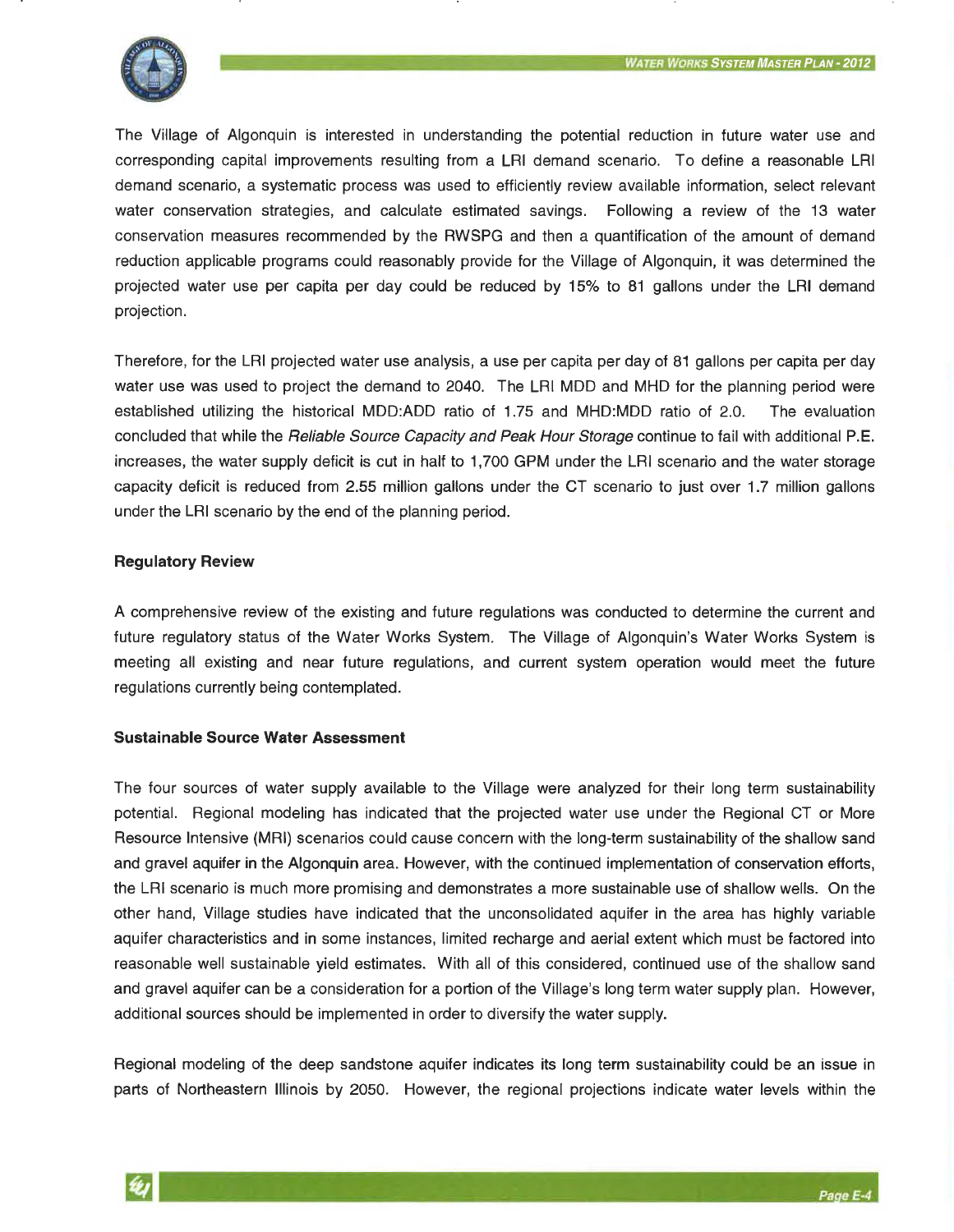

Algonquin area likely will remain reasonable even under significantly higher water demand scenarios. While the long term sustainability of the deep aquifer could be a concern for the region, it can be concluded that the use of the deep aquifer as a supply source for the Village of Algonquin within this report's planning period is appropriate. The Village and region should continue to conserve water such that the capacity of this limited resource can be extended, but ultimately large amounts of population growth in the region likely will force many portions of the region to consider other source water options in the long term. Also, due to the localized elevated levels of Barium and Radium in the Ironton-Galesville aquifer in the Algonquin planning area, the Mt. Simon formation is preferred over the Ironton-Galesville formation.

The sustainability of the Fox River as a source of supply was reviewed. Regional modeling indicates that the Fox River base flows are projected to increase over the current day flows for the entire Fox River Valley from Algonquin to Yorkville for both the CT and LRI water use scenarios, thus making the Fox River a viable candidate for additional sustainable water supply. However, due to the Village's investment in the existing shallow and deep wells and their associated Water Treatment Plant's, the implementation of the Fox River is not cost-effective when compared to adding additional shallow and deep wells, at this time. However, beyond the timeframe of this planning document, there may be a need and an opportunity to integrate the Fox River as a supply source into the Water Works System.

A Lake Michigan water interconnection may potentially become available from the Northwest Suburban Municipal Joint Action Water Agency (NSMJAWA). However, the charter members own all of the allocation and obtaining an allowance from one or more members would likely be an obstacle. Also, the extent of the capital improvements necessary to extend the service to Algonquin make the Lake Michigan interconnection cost prohibitive for the Village of Algonquin at this time.

For the basis of this Comprehensive Master Water Plan and for the 2040 planning period, continued use of the shallow sand and gravel aquifer and deep aquifer will be sustainable for the Village's immediate and long term water supply plan.

#### **Evaluation and Recommendations**

In order to correct the *Reliable Source Capacity* and Peak Hour Storage Capacity deficit for the projected CT and LRI water use scenarios, sustainable sources of water supply that include a combination of shallow and deep aquifer wells and additional storage will need to be integrated into the Water Works System.

Also, cursory review of the system and discussions with Village staff identified some areas that present challenges for the effective transfer of water and necessary fire flow conditions. In the absence of water modeling, it can be concluded that at a minimum, the Village should add a large diameter water main along IL Route 62 to more effectively transfer water in Zone 1 and especially across the Fox River. The Village recently upsized the 8" water main along IL Route 62 at the Fox River to a 12" water main. This evaluation

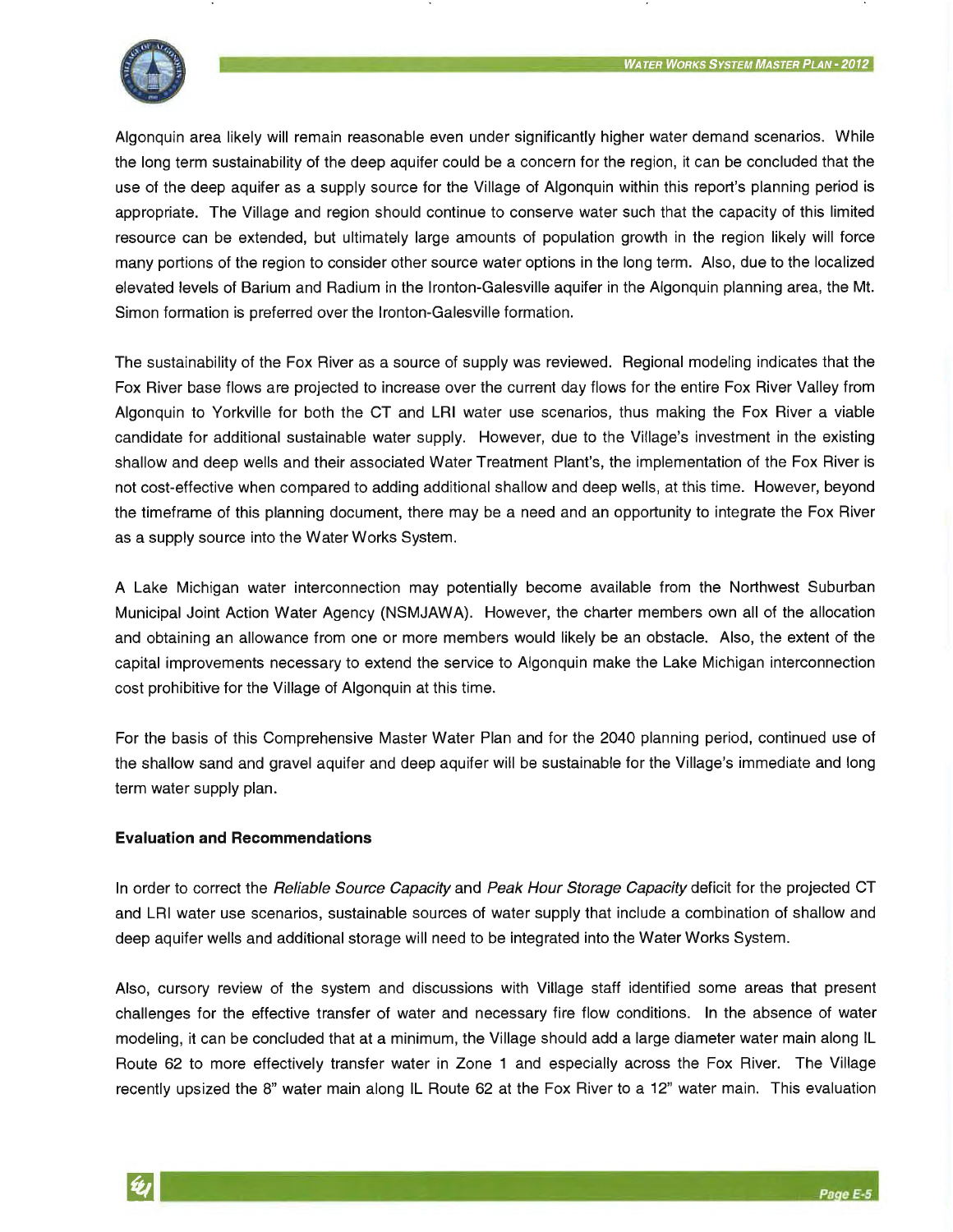

considers adding on to the existing 12" main with a 16" water main that extends to Pressure Zone 4 on the west side and to Pressure Zone 2 on the east side of the river.

The area of Eastgate Court, currently in Pressure Zone 1, has some ground elevations that are on the higher end of those that can be effectively served by Pressure Zone 1 and therefore maintaining adequate water pressures is a challenge. The evaluation considered expanding Pressure Zone 2 by adding an 8" water main into this area. Since Pressure Zone 2 operates within a higher elevation range, the Eastgate Court area would be more effectively served by Pressure Zone 2.

The recommended improvements will allow for water transfer with minimal headless, appropriate water storage volume, and the required water supply and treatment to continue to provide safe and adequate water to the Village of Algonquin given both CT and LRI demand scenarios. The recommendations are broken down into supply, treatment, storage and distribution. Under the CT demand scenario, the following improvements are recommended:

- Supply:
	- o Well No. 6 (Shallow) pumping modifications to 450 gpm
	- o New 1,000 gpm Well No. 12 (Mt. Simon)
	- o New 450 gpm Well No. 14 (Shallow)
	- o New 500 gpm Well No. 16 (Shallow)
	- o New 1,000 gpm Well No. 17 (Mt. Simon)
	- o Preventative Maintenance on each of 8 shallow wells
	- o Preventative Maintenance on deep Well No. 10
- Treatment:
	- o WTP No.1
		- $\checkmark$  Aerator, Filter and Scrubber Media Replacement
		- $\checkmark$  Well No. 7/11 Aerator Replacement
		- $\checkmark$  HSP Motors and VFD Addition
		- $\checkmark$  Minor upgrades to treat Wells No. 6 and 14
	- o WTP No. 2
		- $\checkmark$  Aerator, Filter, and Cation Exchange Media Replacement
		- $\checkmark$  HSP Motors and VFD Addition
		- $\checkmark$  Minor Upgrades to treat deep Well No. 17
	- o WTP No. 3
		- $\checkmark$  Aerator Media Replacement
		- $\checkmark$  HSP VFD Addition
		- $\checkmark$  Minor upgrades to treat Well No. 16
		- $\checkmark$  Expansion to Accommodate Well No. 12 (Actual Expansion Improvements Undetermined Until Well is Drilled but for Basis of Recommendations, HMO Treatment is Recommended)

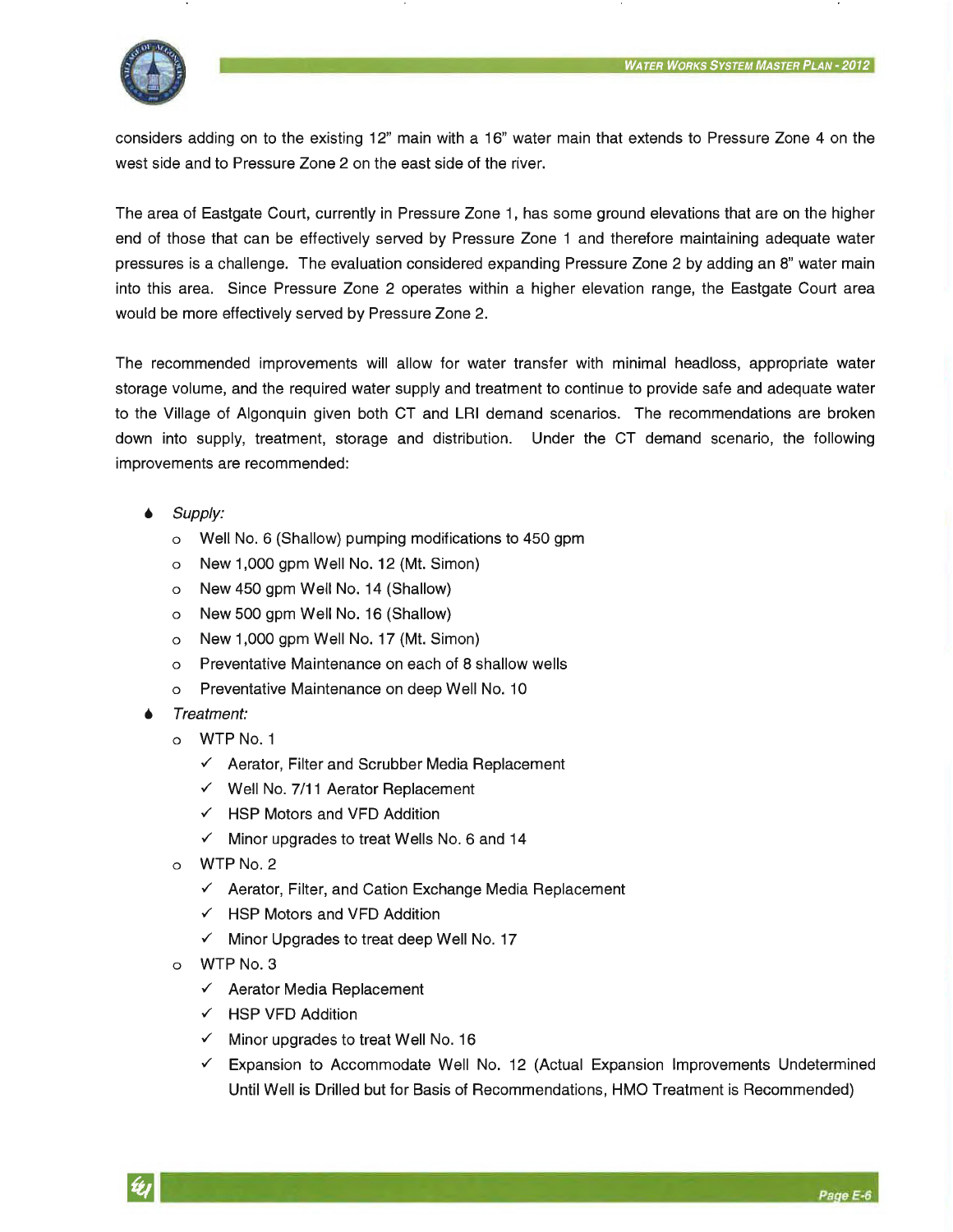

- Storage:
	- o 0.75 MG Spheroid EWST in Pressure Zone 3
	- o 2.0 MG Spheroid EWST in Pressure Zone 5
- Distribution:
	- o 16" Water Main along IL Route 62
	- o 8" Water Main to Eastgate Court

With the reduction in water demands for the LRI scenario, the planning period system needs decrease. The changes to the recommended improvements with a future water demand that is consistent with the LRI projections are as follows:

- Supply:
	- o Well No. 6 (Shallow) pumping modifications to 450 gpm
	- o New 1,000 gpm Well No. 12 (Mt. Simon)
	- o New 450 gpm Well No. 14 (Shallow)
	- o Preventative Maintenance on each of 8 shallow wells
	- o Preventative Maintenance on deep Well No. 10
- Treatment:
	- o WTP No. 1
		- *v'* Aerator, Filter and Scrubber Media Replacement
		- *v'* Well No. 7/11 Aerator Replacement
		- *v'* HSP Motors and VFD Addition
		- *v'* Minor upgrades to treat Wells No. 6 and 14
	- o WTP No. 2
		- *v'* Aerator, Filter, and Cation Exchange Media Replacement
		- *v'* HSP Motors and VFD Addition
	- o WTP No. 3
		- *v'* Aerator Media Replacement
		- *v'* HSP VFD Addition
		- *v'* Expansion to Accommodate Well No. 12 (Actual Expansion Improvements Undetermined Until Well is Drilled but for Basis of Recommendations, HMO Treatment is Recommended)
- Storage:
	- o 0.75 MG Spheroid EWST in Pressure Zone 3
	- o 1.0 MG Spheroid EWST in Pressure Zone 5
- Distribution:
	- o 16" Water Main along IL Route 62
	- o 8" Water Main to Eastgate Court